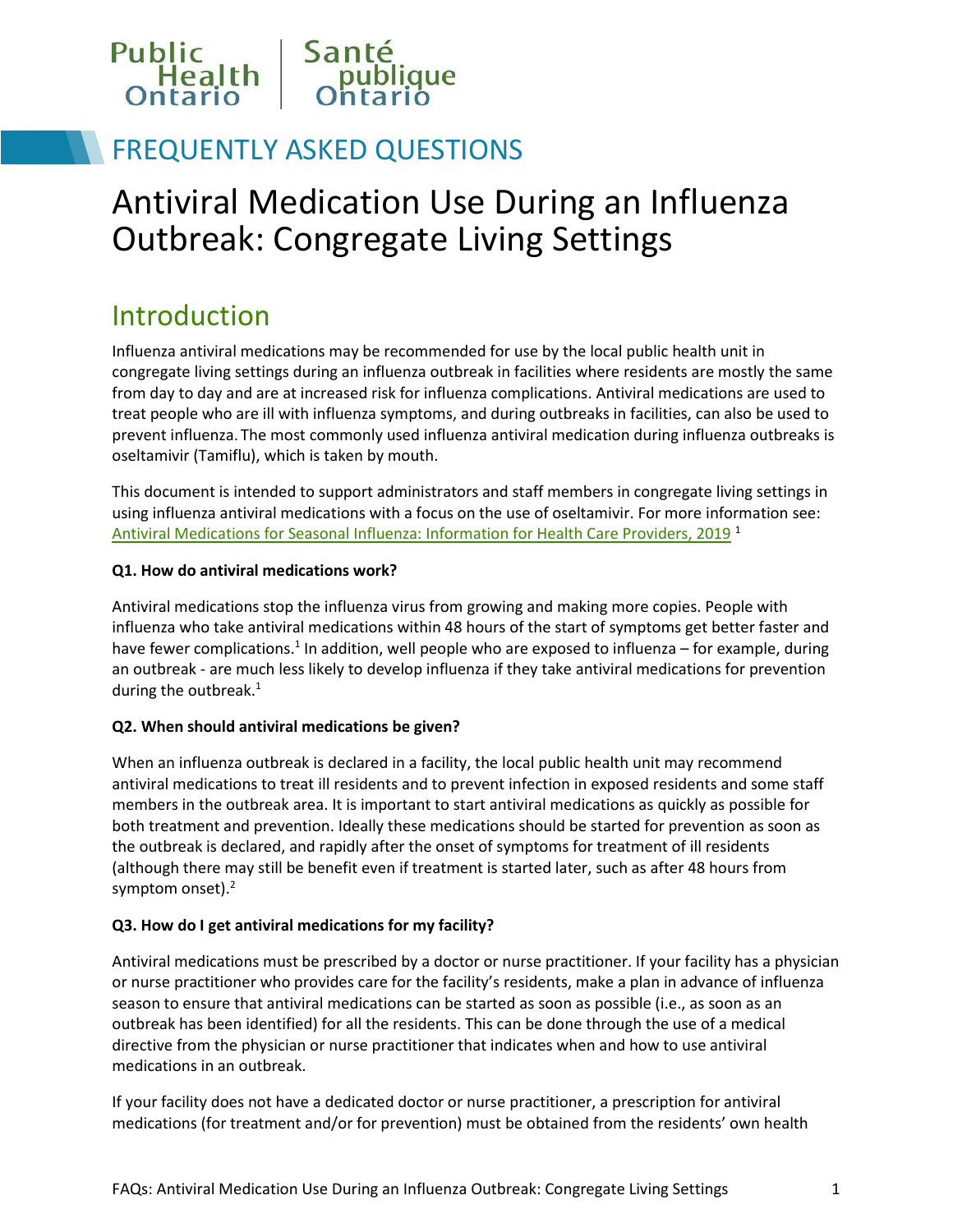care providers. Ideally this prescription should be obtained before the start of the influenza season and kept on the resident's file at the facility.

If possible, have a pre-arranged plan with the pharmacy that supplies your facility to be able to obtain antiviral medications as quickly as possible if/when an influenza outbreak is declared in your facility. Consider options for receiving antivirals after-hours and on weekends. Be in touch with your pharmacy as soon as an outbreak is suspected so they can be prepared to provide the antiviral medications as soon as they are ordered by the health care provider.

When using antiviral medications, facilities should consider any requirements related to administration and safe storage of medication applicable to the congregate living setting.

#### **Q4**. **How do I give antiviral medications for treatment and prevention?**

In an influenza outbreak, antiviral medications are used for residents (regardless of whether or not they have received the influenza vaccine) and for unvaccinated staff members (and rarely for vaccinated staff if recommended by the local public health unit). $3$ 

- **People ill with influenza:** Antiviral medications are given twice daily for 5 days for treatment (and sometimes longer for severe disease). 2
- **Well but exposed people:** Antiviral medications are given once daily<sup>2</sup> until the influenza outbreak is declared over to prevent influenza.<sup>3</sup>

#### **Q5**. **What are the common side effects of oseltamivir?**

Common side effects of oseltamivir include nausea and vomiting.<sup>4</sup> Taking oseltamivir with food may help reduce the nausea and vomiting.<sup>4</sup>

#### **Q6. Who should not take oseltamivir?**

Almost everyone can take oseltamivir, including pregnant women.<sup>2</sup> Although only authorized for those 1 year of age and over, oseltamivir can be used for treatment at any age and for prevention at 3 months of age and over.<sup>2</sup> Some people who are known to have kidney problems may need to take a lower dose,<sup>2</sup> although routine testing of kidney function is not required before prescribing oseltamivir for those without known kidney problems.<sup>1</sup> The prescribing health care providers will adjust the medication dose for their patients with known kidney problems.

#### **Q7. What if someone misses one or more doses of antiviral medication?**

If someone misses one or more doses of antiviral medication, they should continue to take the medication as prescribed until all the doses have been completed for treatment, or until the outbreak is declared over when used for prevention.